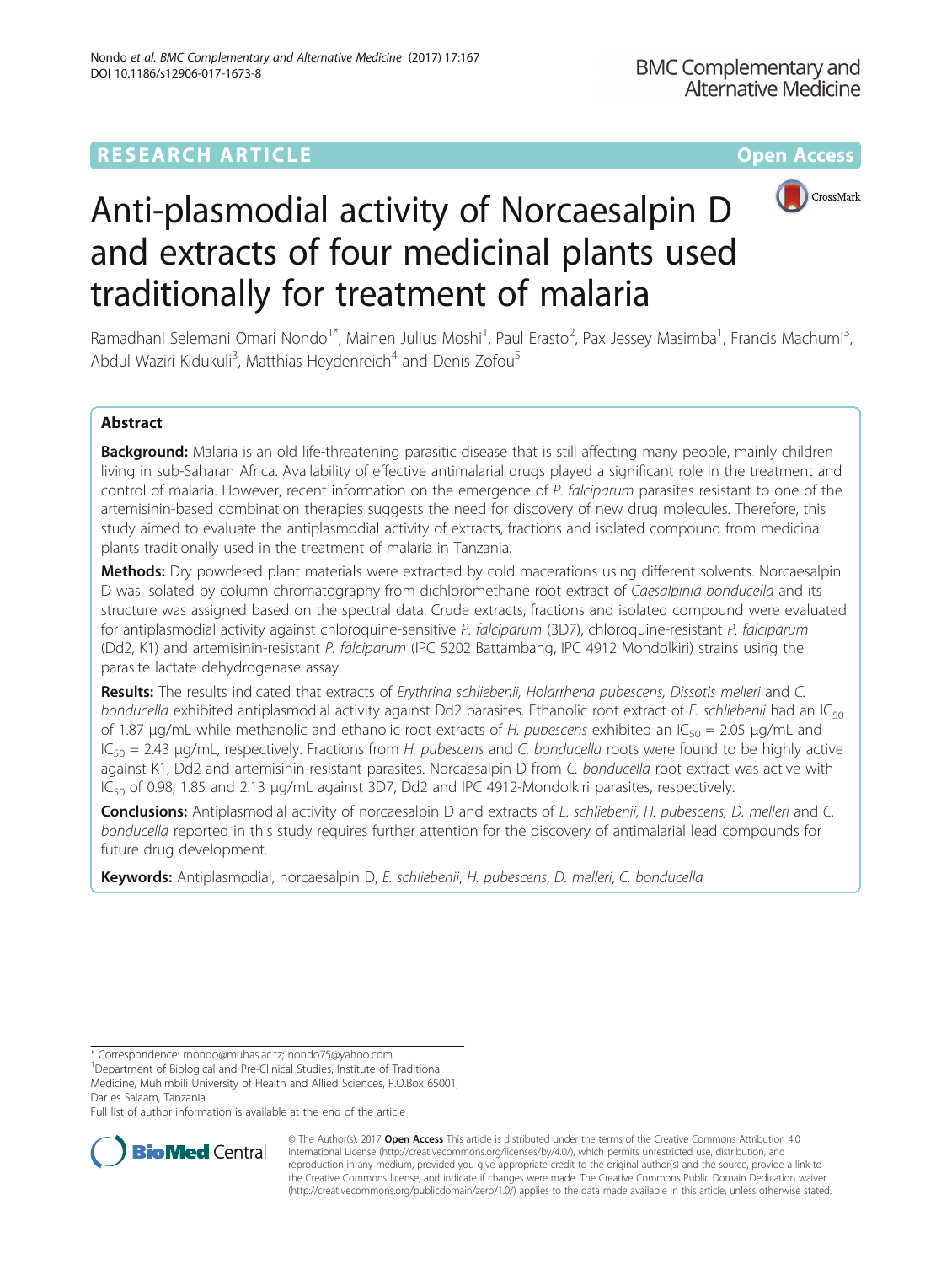# Background

Malaria is an old mosquito borne disease which is still a public health concern particularly in Africa [\[1\]](#page-6-0). Globally, about 214 million people were recorded to suffer from malaria in 2015 of which majority are found in sub-Saharan Africa [\[2](#page-6-0)].

Efforts to control malaria have mainly depended on the availability of effective antimalarial drugs and insecticides to reduce both infections and transmission [\[3\]](#page-6-0). Use of insecticide-treated bed nets (INTs), indoor residual spraying (IRs), chemoprophylaxis in pregnant mothers and increased access to effective antimalarial drugs have significantly reduced morbidity and mortality, especially, in malaria endemic areas [[4\]](#page-6-0). However, these achievements are undermined by the existence of malaria parasites and mosquitoes which are resistant to antimalarial drugs and pesticides, respectively [[5\]](#page-6-0).

In the early 2000s P. falciparum parasites resistant to mefloquine, chloroquine, quinine, proguanil, atovaquone and sulphadoxine-pyrimethamine, but not, artemisinins were reported [\[6\]](#page-6-0). The WHO responded by restricting artemisinin monotherapies and recommended use of artemisinin-based combination therapies, ACTs [[7\]](#page-6-0) in which the artemisinins are combined with long acting drugs. Subsequently, increased access to the ACTs has contributed significantly to reducing both infections and malaria-related deaths, especially in sub-Saharan Africa where the transmission is high [\[8](#page-6-0)]. Despite this positive outcome, a recent report from South East Asia revealed that P. falciparum parasites resistant to artemisinin have now been identified in Myanmar, Cambodia, Thailand, Viet Nam and Lao People's Democratic Republic [\[9](#page-6-0)]. Recently clinical failure to dihydroartemisinin-piperaquine combination therapy was reported [[10](#page-6-0)], suggesting that the problem is increasing and thus there is need for development of new drugs. To address this challenge, researches which will identify new chemical compounds with antimalarial properties are continuously needed. Studying medicinal plants used in traditional medicine for the treatment of malaria is among the many approaches used to identify new compounds with antimalarial properties [[11](#page-6-0)]. Therefore, this paper reports the antiplasmodial activity of extracts, fractions and one compound from medicinal plants traditionally used for the treatment of malaria in Tanzania.

# Methods

## Malaria parasites

Chloroquine-sensitive P. falciparum (3D7), chloroquineresistant P. falciparum (Dd2 and K1) and artemisininresistant P. falciparum (IPC-5202 Battambang-Cambodia 2011 and IPC-4912 Mondolkiri-Cambodia 2011) strains were used. All parasites were obtained from BEI-resources (MR4/ATCC<sup>®</sup> Manassas, VA, USA).

# Chemicals and reagents

Silica gel (230–400 mesh, 60 Å; Sigma, Steinheim, Germany), dichloromethane (Carlo erba<sup>\*</sup>, Val-de-Reuil, France), ethyl acetate (Carlo erba<sup>®</sup>), ethanol (Carlo erba<sup>®</sup>), methanol (Carlo erba<sup>®</sup>), dimethyl sulfoxide (Carlo erba®), thin layer chromatography (TLC) plates (60  $F_{254}$ , Merck, Darmstadt, Germany), Albumax II (GIBCO™, Invitrogen, USA), RPMI-1640 (Sigma<sup>®</sup>), Foetal Bovine Serum (FBS, BioWhittaker<sup>®</sup>, Verviers, Belgium), were used. All chemicals and other materials used in this study were purchased through local suppliers in Tanzania and in Cameroon, and directly from SIGMA (Sigma<sup>®</sup>, Steinheim, Germany).

### Collection and extraction of plant materials

Previous studies indicate that decoctions of E. schliebenii roots and stem bark, H. pubescens roots, C. bonducella roots and leaves, and decoction of D. melleri aerial parts are used in traditional medicine for the treatment of malaria [[12](#page-7-0)–[14\]](#page-7-0). Dissotis melleri Hook.f (Melastomataceae, voucher No. RN 55) aerial parts were collected from Buzi Kishura village in Kagera region and Caesalpinia bonducella (L.) Flem (Caesalpiniacea, Voucher no. RN 93) roots were collected from Gezaulole village in Dar es Salaam region, Tanzania. Holarrhena pubescens Huch-Ham (Apocynaceae, voucher No. 4665) roots and Erythrina schliebenii Harms (Fabaceae, voucher No. 4661) stem bark and roots were collected from Mchakama village in Lindi region, Tanzania. The plants were identified by a botanist, Mr. Selemani Haji, and the voucher specimens are deposited in the Herbarium of the Institute of Traditional Medicine, Muhimbili University of Health and Allied Sciences.

Dry powdered plant materials were extracted by cold maceration using 80% ethanol, methanol, dichloromethane, or water. The crude extracts were dried in vacuo at 50 °C. Aqueous extracts were dried by freeze-drying and the dry extracts were kept at −20 °C.

## Fractionation of root extract of H. pubescens

Methanolic root extract of H. pubescens and dichloromethane root extract of C. bonducella were selected for fractionation after showing both in vitro antiplasmodial activity reported in this study and in vivo antimalarial activity reported in our previous study [\[15](#page-7-0)]. The methanolic root extract of H. *pubescens* was fractionated by column chromatography with silica gel as the stationary phase. The column was eluted by solvents of increasing polarity starting with petroleum ether (100%). The polarity of eluting solvent was increased using a step gradient of ethyl acetate in petroleum ether in the following ratios: ethyl acetate/petroleum ether (1:9), ethyl acetate/petroleum ether (1:4), ethyl acetate/petroleum ether (2:3); ethyl acetate/petroleum ether (1:1), ethyl acetate/petroleum ether (7:3); ethyl acetate/petroleum ether (4:1), ethyl acetate (100%) and finally eluted with methanol (100%). After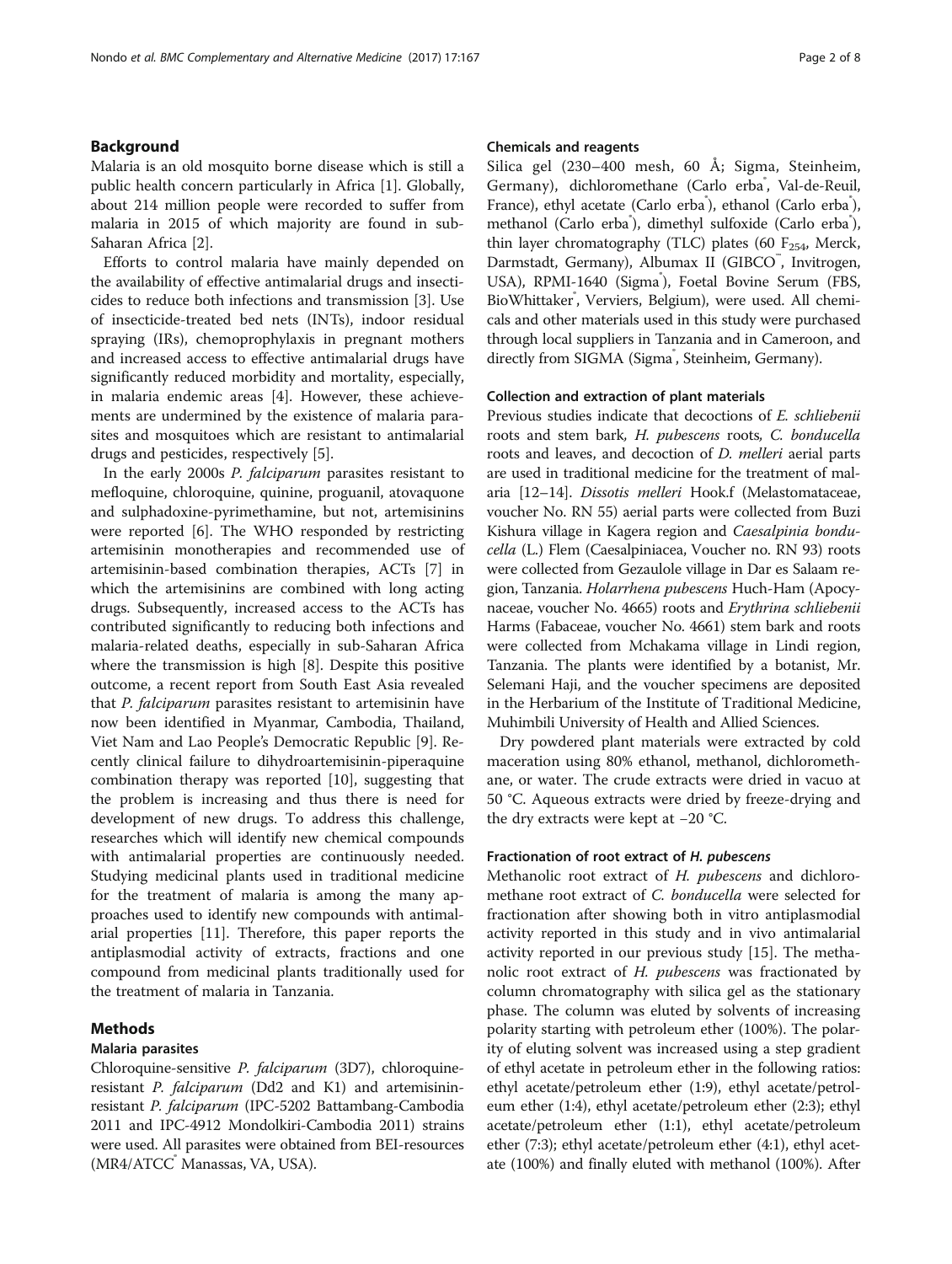analysis by thin layer chromatography (TLC), similar fractions were combined to obtain 11 major fractions coded as methanolic root extract of H. pubescens (HPRM-1 to 11). All fractions were air-dried and evaluated for antiplasmodial activity against chloroquine-sensitive P. falciparum (3D7), chloroquine-resistant P. falciparum (Dd2 and K1) and artemisinin-resistant P. falciparum (IPC-5202 and IPC-4912) parasites.

# Isolation and characterization of pure compound from C. bonducella root extract

## General experimental procedure

Isolation of the compounds was done by column chromatography with silica gel as the stationary phase and further purified by size exclusion column chromatography using Sephadex<sup>®</sup> LH-20. Separation was monitored by TLC in aluminium plates pre-coated with silica gel and spots were visualized under UV light (254 nm) and after spraying with vanillin plus heat  $[16]$  $[16]$ .  $^{1}H$ ,  $^{13}C$ , COSY, HSQC, HMBC and NOESY spectral data were recorded on a Bruker Avance (600 MHz) NMR spectrometer in  $CD_2Cl_2$  solvent with the residual solvent signal ( ${}^{1}$ H: 5.31,  ${}^{13}$ C: 53.7 ppm) as internal standard. EI-MS spectrum was recorded on GC-MS TRACE DSQII single quadruple mass spectrometer.

# Extraction, fractionation, isolation and characterization of compound

The dry-powdered roots of C. bonducella (1.7 Kg) were macerated twice in dichloromethane for 24 h at room temperature. The extract was dried in vacuo to give 46.3 g, out of which 40 g were fractionated in silica gel column chromatography and eluted by solvents of increasing polarity starting with 2.5 L of 100% petroleum ether (yield 1.7 g) followed by 2.0 L of 1:1 petroleum ether/dichloromethane (yield 6.5 g), 2.5 L of 100% dichloromethane (yield 12.0 g), 2.5 L of 1:1 dichlromethane/ethyl acetate (yield 16.7 g) and 0.8 L of 100% ethyl acetate (yield 1.0 g). All fractions were screened for in vivo antimalarial activity against P. berghei ANKA parasites at a dose of 200 mg/kg/day for a total of four daily doses given orally. Among the tested fractions, 1:1 dichloromethane/ethyl acetate fraction showed highest in vivo activity and therefore was selected for further fractionation and isolation of active compounds. About 16.0 g of 1:1 dichloromethane/ethyl acetate fraction was chromatographed in a silica gel column and eluted by solvents of increasing polarity starting with 1:1 petroleum ether/dichloromethane, then 1:4 petroleum ether/ dichloromethane, 100% dichloromethane and 9:1 dichloromethane/ethyl acetate. Fraction number 12 obtained from 9:1 dichloromethane/ethyl acetate showed some crystals and this fraction was further purified by sephadex column eluted by 100% ethyl acetate to produce 12 sub-fractions in which sub-fraction number 3 was found to be white amorphous solid pure compound.

#### In vitro antiplasmodial activity

Chloroquine-sensitive P. falciparum (3D7), chloroquineresistant P. falciparum (Dd2 and K1) and artemisininresistant P. falciparum (IPC 5202 Battambang-Cambodia 2011 and IPC 4912 Mondolkiri- Cambodia 2011) strains were cultured in vitro according to the method of Trager and Jensen [\[17\]](#page-7-0). Parasites were grown in uninfected  $O<sup>+</sup>$ human red blood cells as host cells and maintained in RPMI-1640 culture medium supplemented with  $NAHCO<sub>3</sub>$  $(2 \text{ mg/mL})$ , hypoxanthine  $(10 \text{ µg/mL})$ , glucose  $(2 \text{ mg/mL})$ , albumax II (1%) and gentamicin (10 μg/mL). The parasite cultures were incubated at 37 °C in 5% CO<sub>2</sub>, 5% O<sub>2</sub> and 90%  $N_2$ . All solutions were filter-sterilized by 0.22 μm syringe-adapted filters (Corning<sup>\*</sup>, NY, USA).

In vitro antimalarial activity of extracts, fractions and norcaesalpin D isolated from C. bonducella roots was assessed by parasite lactate dehydrogenase (pLDH) assay [[18\]](#page-7-0). Non-synchronized 1% parasitized red blood cells (pRBCs, mostly rings and trophozoites) at 2% haematocrit (hct) in 96 well microtiter plates (Costar<sup>°</sup>, Corning, NY, USA) were incubated with different concentrations of extract, fractions or norcaesalpin D. Quinine was used as a standard drug. Each concentration was tested in triplicate and each experiment was done twice. Wells with only 1% pRBCs at 2% hct without extract, fraction or drug were included as negative controls (100% parasite growth) while wells with uninfected red blood cells only at 2% hct served as blank controls. Parasite cultures with extracts, fractions or compound were maintained for 48 h at 37 °C in 5% CO<sub>2</sub>, 5% O<sub>2</sub>, and 90% N<sub>2</sub>. After 48 h of incubation, the plates were frozen overnight at −20 °C and antimalarial activity was determined by pLDH assay performed as described previously [\[19](#page-7-0)]. Concentrations inhibiting 50 % of the parasite growth  $(IC_{50})$ were determined by HN-NonLin V1.1, 2002 software (http://www.meduniwien.ac.at/user/harald.noedl/malaria/ software.html) (Noedl H, 2002. Armed Forces Research Institute for Medical Sciences, Bangkok, Thailand).

#### Cytotoxicity

Cytotoxicity was evaluated on LLC-MK2 monkey kidney epithelial cells. Cells were grown in culture medium prepared from solid RPMI-1640 with L-glutamine and 25 mM HEPES (Sigma<sup>®</sup>, Steinheim, Germany). The medium was supplemented with NaHCO<sub>3</sub> (2 mg/mL), hypoxanthine (10 μg/mL), glucose (11.1 mM), 10% FBS (BioWhittaker<sup>\*</sup>, Verviers, Belgium) and gentamicin (5 μg/mL). Adherent cells detached by trypsin-EDTA treatment were distributed into 96 well microtiter plates at 10,000 cells in 100 μL per well. The cells were incubated for 48 h to allow them to attach before adding the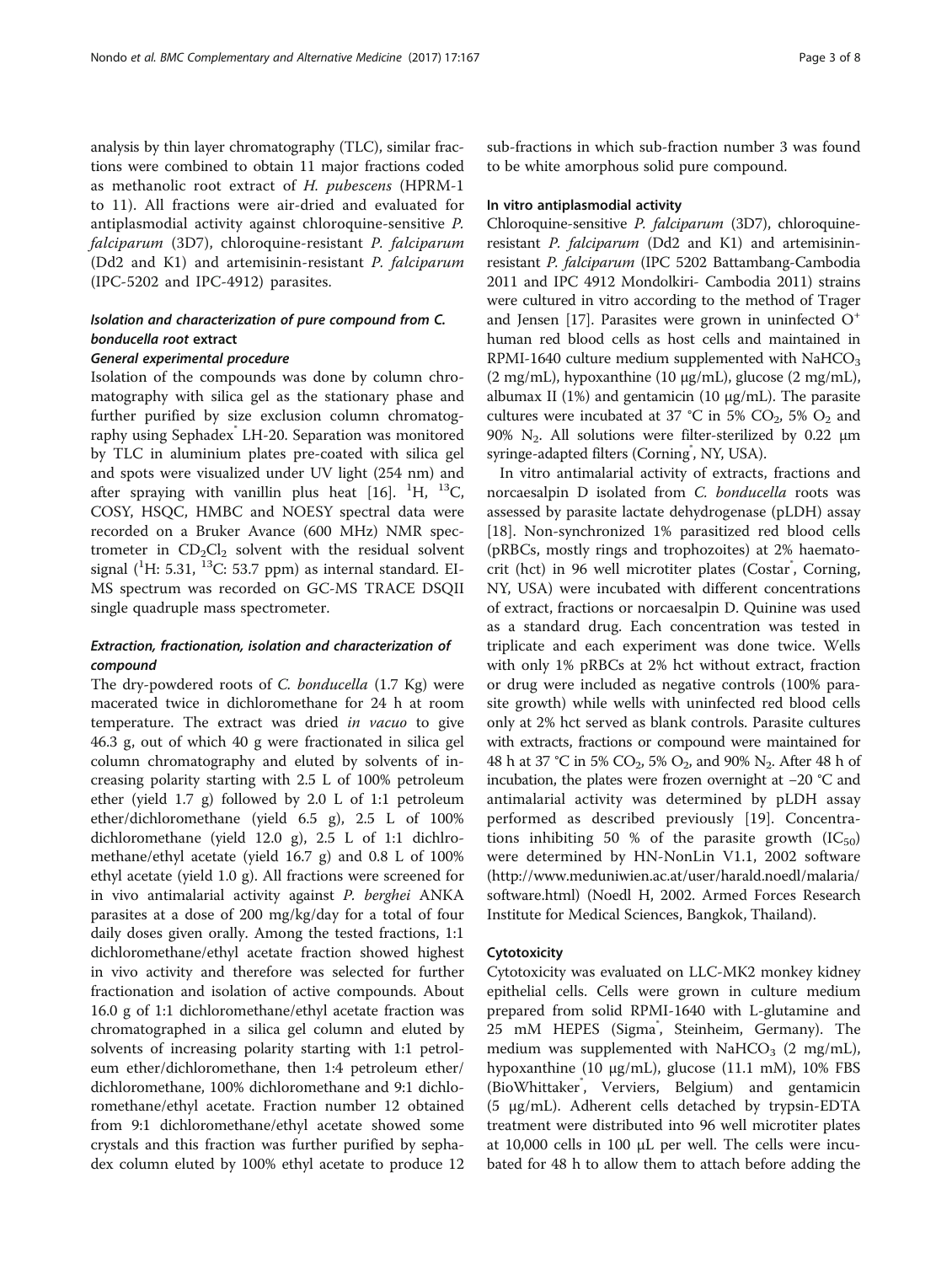<span id="page-3-0"></span>extracts. After 48 h, the medium was removed completely from each well, and 100 μL of fresh culture medium was then added. Thereafter, 100 μL of crude extracts (400 μg/mL) were added in row H and then serially diluted two fold to give concentrations ranging from 200 to 3.125 μg/mL. Cells in row A served as controls without drug (100% growth). The cells with or without extracts/fractions/compound were incubated at 37 °C in atmosphere of 5%  $CO<sub>2</sub>$  air for 72 h before determining their viability. Each concentration was tested in triplicate and each experiment was done twice. Cell viability was determined by MTT assay and cytotoxic activity was determined according to a method used in our previous study [[20\]](#page-7-0). Gleevec<sup>"</sup> (Imatinib) was used as a cytotoxic drug. Selectivity index (SI) corresponding to the ratio between cytotoxic activity and antiplasmodial activity was calculated as follows: SI (Plasmodium) =  $CC_{50}$  $(LLC-MK2)/ IC_{50} (P. *falciparum*).$ 

## Results

# Structure elucidation of Norcaesalpin D

Norcaesalpin D (Fig. 1) was isolated as a white amorphous solid pure compound from the dichloromethane root extract of C. bonducella. The EI-MS gave molecular ion peak  $[M^+]$  at  $m/z$  346 consistent with the molecular formula  $\rm{C_{20}H_{26}O_5}$ . The <sup>1</sup>H-NMR revealed twenty five protons including methyl doublet at  $\delta$  0.87, two methyl singlets at  $\delta$  1.15 and at  $\delta$  3.65 (methoxy protons) together with two olefinic protons of a 2,3-disubstituted furan ring at δ 6.59 (dd, J = 2.0, 0.4) and at δ 7.32 (d, J = 1.8). The <sup>13</sup>C–NMR showed signals for twenty carbons of which two were carbonyl carbons at δ 195.9 corresponding to C-14 ketone group and at  $\delta$  177.2 representing C-19 carbonyl ester. One signal for methoxy carbon at



δ 51.7 was observed. In addition to that, four signals for olefinic carbons at δ 167.1 (C-12), δ 119.8 (C-13), δ 106.4  $(C-15)$  and  $\delta$  143.1  $(C-16)$  of furan ring attached to another ring were observed. The significantly downfield chemical shift value of C-12 was attributed to resonance of a conjugated carbonyl residue at C-14. Its structure (Fig. 1) was assigned (Table 1) based on <sup>1</sup>H, <sup>13</sup>C, COSY, HSQC, HMBC and NOESY spectral data. The compound was identified as norcaesalpin D, previously isolated from the dichloromethane root extract of C. bonducella and its structure was confirmed by comparing with previously reported data [\[21](#page-7-0)]; however no antiplasmodial activity was reported before.

# In vitro antiplasmodial and cytotoxic activity of norcaesalpin D and extracts of four plants

Antiplasmodial activity of extracts of E. schliebenii, H. pubescens, D. melleri and C. bonducella was determined

| <b>Table 1</b> <sup>1</sup> H-NMR and <sup>13</sup> C-NMR ( $\delta$ values; <i>J</i> values in Hz) data |  |  |  |  |
|----------------------------------------------------------------------------------------------------------|--|--|--|--|
| for Norcaesalpin D                                                                                       |  |  |  |  |

| Position | Observed value  | (600 MHz in $CD_2Cl_2$ )                           | Reported value by Roach<br>et al., 2007 (500 MHz<br>in $CDCl3$ ) |                             |  |
|----------|-----------------|----------------------------------------------------|------------------------------------------------------------------|-----------------------------|--|
|          | $\delta_c$ mult | $\delta_H$ , mult ( <i>J</i> in Hz)                | $\delta_{\rm C}$                                                 | $\delta_H$ , mult (J in Hz) |  |
| 1        | 32.0            | $1.59r$ m<br>$1.39r$ m                             | 31.6                                                             | 1.40, m<br>1.58, m          |  |
| 2        | 18.9            | $1.59r$ m<br>1.92, m                               | 18.7                                                             | 1.53, m<br>1.86, m          |  |
| 3        | 31.9            | 1.56, m<br>$1.90r$ m                               | 31.7                                                             | 1.64<br>1.94                |  |
| 4        | 49.2            |                                                    | 49.0                                                             |                             |  |
| 5        | 76.6            |                                                    | 76.4                                                             |                             |  |
| 6        | 28.2            | 1.84, ddd (14.9, 4.2, 2.6)<br>2.37, td (14.6, 4.8) | 27.9                                                             | 1.88, m<br>2.40, m          |  |
| 7        | 21.8            | 1.55, m<br>$2.24$ , m                              | 21.5                                                             | 1.60, m<br>2.33, m          |  |
| 8        | 44.3            | 2.31,td (11.9, 4.8)                                | 44.2                                                             | 2.33, m                     |  |
| 9        | 44.7            | 2.59, m                                            | 44.5                                                             | 2.62, m                     |  |
| 10       | 41.9            |                                                    | 41.7                                                             |                             |  |
| 11       | 23.4            | 2.61, m<br>2.80, m                                 | 23.2                                                             | 2.81, m                     |  |
| 12       | 167.1           |                                                    | 166.8                                                            |                             |  |
| 13       | 119.8           |                                                    | 119.8                                                            |                             |  |
| 14       | 195.9           |                                                    | 196.1                                                            |                             |  |
| 15       | 106.4           | 6.59, dd (2.0, 0.4)                                | 106.5                                                            | $6.64$ , d $(2.0)$          |  |
| 16       | 143.1           | 7.32, d (1.8)                                      | 142.2                                                            | 7.30, $d(2.0)$              |  |
| 17       |                 |                                                    |                                                                  |                             |  |
| 18       | 23.7            | 1.15, s                                            | 23.7                                                             | 1.19, s                     |  |
| 19       | 177.2           |                                                    | 177.2                                                            |                             |  |
| 20       | 15.1            | $0.87$ , d $(0.6)$                                 | 15.1                                                             | 0.89, s                     |  |
| 19-OMe   | 51.7            | 3.65, s                                            | 51.7                                                             | 3.69, s                     |  |

Assignments were based on COSY, HSQC and HMBC experiments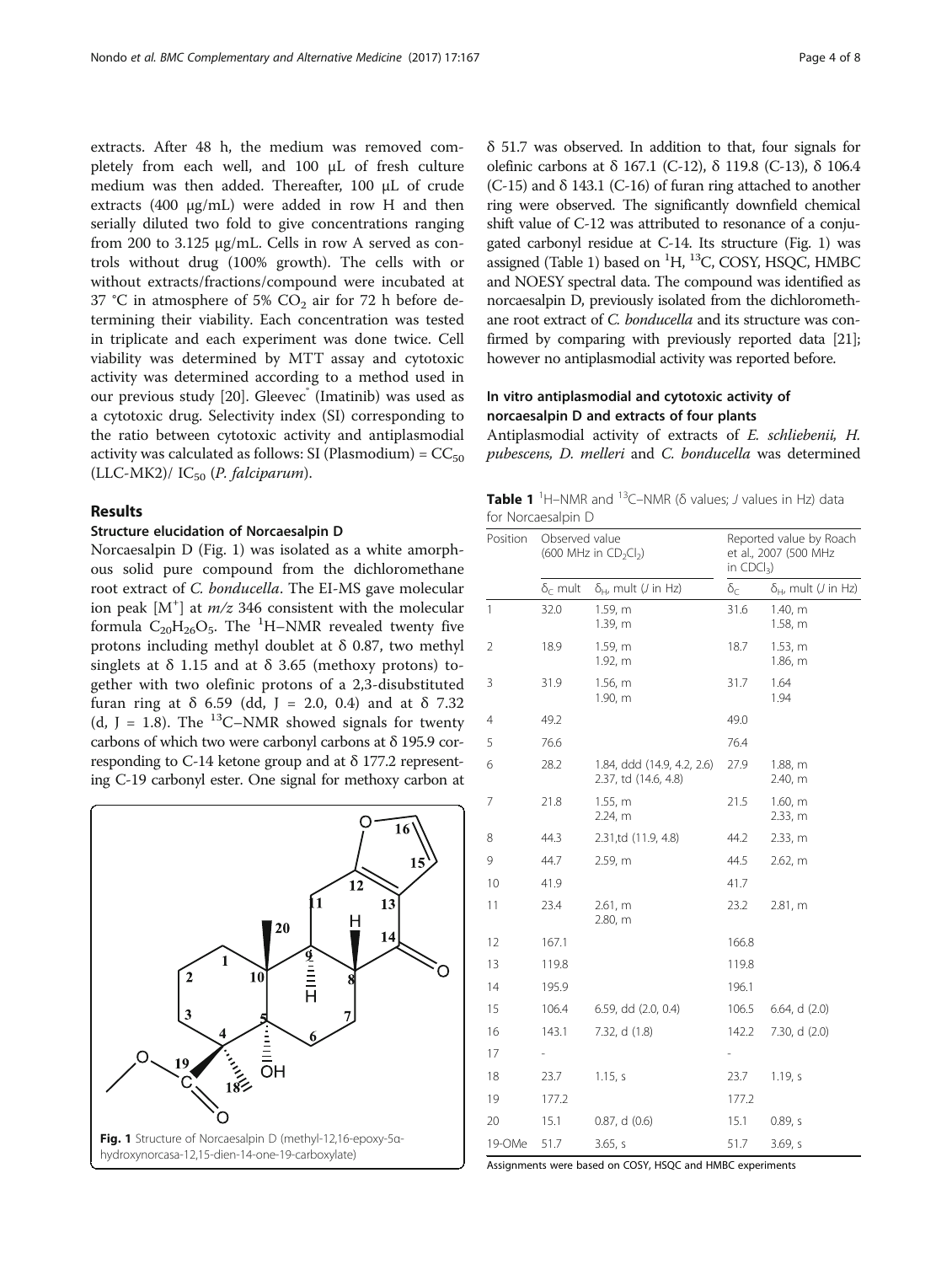<span id="page-4-0"></span>against chloroquine-resistant P. falciparum Dd2 strains. The results showed that all extracts were active with  $IC_{50}$  < 25 µg/mL. Among the extracts investigated, root extracts of E. schliebenii and H. pubescens possessed the highest antiplasmodial activity with  $IC_{50} < 5 \mu g/mL$ . The ethanolic root extract of E. schliebenii had an  $IC_{50}$  of 1.87 μg/mL while methanolic and ethanolic root extracts of H. pubescens exhibited an  $IC_{50} = 2.05$  μg/mL and IC<sub>50</sub> = 2.43 μg/mL, respectively. The aqueous extract of *E*. schliebenii stem bark (IC<sub>50</sub> = 7.04 μg/mL) and ethanolic extract of D. melleri (IC<sub>50</sub> = 8.23 µg/mL) demonstrated promising antiplasmodial activity while dichloromethane root extract of C. bonducella exhibited moderate antiplasmodial activity with  $IC_{50}$  of 24.05 μg/mL (Table 2). In addition, results of cytotoxicity study revealed that all extracts were non-toxic to mammalian (LLC-MK2) cells with  $CC_{50} > 30 \mu g/mL$  cut-off point (Table 2).

Two fractions from the methanolic root extract of H. pubescens coded as HPRM-5 and 7 were evaluated for antiplasmodial activity against chloroquinesensitive P. falciparum (3D7), chloroquine-resistant (K1) and artemisinin-resistant strains (IPC 5202 Battambang and IPC 4912 Mondolkiri). Although the results revealed both fractions were active, HPRM-7 had high activity against all P. falciparum strains tested. Fraction HPRM-5 obtained from 40% ethyl acetate/petroleum ether column fractions inhibited the growth of P. falciparum 3D7  $(IC_{50} = 3.14 \text{ µg/mL})$ , K1  $(IC_{50} = 5.23 \text{ µg/mL})$ , IPC 5202 Battambang (IC<sub>50</sub> = 11.46  $\mu$ g/mL) and IPC 4912 Mondolkiri (IC<sub>50</sub> = 8.61 μg/mL). Similarly, fraction HPRM-7 from 70% ethyl acetate/petroleum ether column fractions exhibited strong antiplasmodial activity against 3D7 with  $IC_{50} = 1.2 \mu g/mL$ , K1  $(IC_{50} = 2.18 \mu g/mL)$ , and IPC 5202 Battambang IC<sub>50</sub> = 2.52  $\mu$ g/mL) and promising activity against IPC 4912 Mondolkiri with IC<sub>50</sub> = 5.95 μg/mL (Table [3\)](#page-5-0).

The 1:1 dichloromethane/ethyl acetate column fraction and its sub-fraction (sub-fraction 1) from dichloromethane crude extract of C. bonducella root exhibited high to

moderate antiplasmodial activity against P. falciparum 3D7, P. falciparum Dd2 and P. falciparum IPC 4912 Mondolkiri. Generally, the activity of these fractions increased with purity of the fraction (Table [4](#page-5-0)). Norcaesalpin D isolated from sub-fraction 1 was active with  $IC_{50}$  of 0.98, 1.85 and 2.13 μg/mL against chloroquine-sensitive (3D7), chloroquine-resistant (Dd2) and artemisinin-resistant (IPC 4912 Mondolkiri) P. falciparum parasites, respectively. Cytotoxicity evaluation showed that norcaesalpin D is non-toxic to mammalian cells with  $CC_{50} > 200 \mu g/mL$ (Table [4](#page-5-0)).

## **Discussion**

This study aimed to assess the antiplasmodial activity of extracts of E. schliebenii roots and stem bark, H. pubescens roots, D. melleri aerial parts and C. bonducella roots. Also, the study assessed the antiplasmodial activity of fractions and norcaesalpin D isolated from C. bonducella roots.

The results indicate that extracts, fractions and norcaesalpin D possess in vitro antiplasmodial activity against chloroquine-sensitive (3D7), chloroquine-resistant (Dd2 and K1) and artemisinin-resistant P. falciparum (IPC 5202 Battambang and IPC 4912 Mondolkiri) parasites. According to Jonville et al., [\[22\]](#page-7-0), antiplasmodial activity of extracts and fractions can be classified as high activity  $(IC_{50} < 5 \mu g/mL)$ , promising activity  $(IC_{50} = 5-15 \mu g/mL)$ , moderate activity (IC<sub>50</sub> = 15-50  $\mu$ g/mL) and inactive  $(IC_{50}$  = >50 µg/mL). Based on this, all crude extracts of E. schliebenii, H. pubescens, D. melleri and C. bonducella were active against chloroquine-resistant P. falciparum Dd2; however, root extracts of E. schliebenii and H. pubescens exhibited the highest antiplasmodial activity with  $IC_{50}$  < 5 µg/mL. The aqueous extract of E. schliebenii stem bark, ethanolic extract of D. melleri, and dichloromethane root extract of C. bonducella showed promising to moderate antiplasmodial activity with  $IC_{50} < 25 \mu g/mL$  (Table 2). In addition, cytotoxicity study of the extracts revealed that all extracts were non-toxic to mammalian (LLC-MK2) cells with

Table 2 In vitro anti-plasmodial activity and cytotoxicity of plant extracts

| Plant (Family)                            | Part (extract)       | Antiplasmodial activity                 | Cytotoxicity                                | Selectivity |
|-------------------------------------------|----------------------|-----------------------------------------|---------------------------------------------|-------------|
|                                           |                      | $IC_{50}$ on Dd2<br>$(\mu q/mL \pm SD)$ | $CC_{50}$ on LLC-MK2 ( $\mu$ g/mL $\pm$ SD) | index (SI)  |
| Erythrina schliebenii (Fabaceae)          | R (80% Ethanol)      | $1.87 \pm 0.44$                         | >200                                        | >109        |
|                                           | SB(H <sub>2</sub> O) | $7.04 + 0.72$                           | >200                                        | >28.4       |
| Holarrhena pubescens (Apocynaceae)        | R (80% Ethanol)      | $2.43 \pm 0.15$                         | >200                                        | >82.3       |
|                                           | R (Methanol)         | $2.05 + 0.56$                           | >200                                        | >97.6       |
| Dissotis melleri Hook.f (Melastomataceae) | AP (80% Ethanol)     | $8.23 + 1.32$                           | $83.33 \pm 3.31$                            | 10.1        |
| Caesalpinia bonducella (Caesalpinaceae)   | R (Dichloromethane)  | 24.05                                   | >200                                        | >8.3        |
| QN                                        |                      | $0.06 \pm 0.01$                         |                                             |             |
| Gleevec <sup>®</sup> (Imatinib)           |                      |                                         | $19.43 \pm 2.87$                            |             |

R root, SB stem bark, AP aerial parts (stem + leaves), QN quinine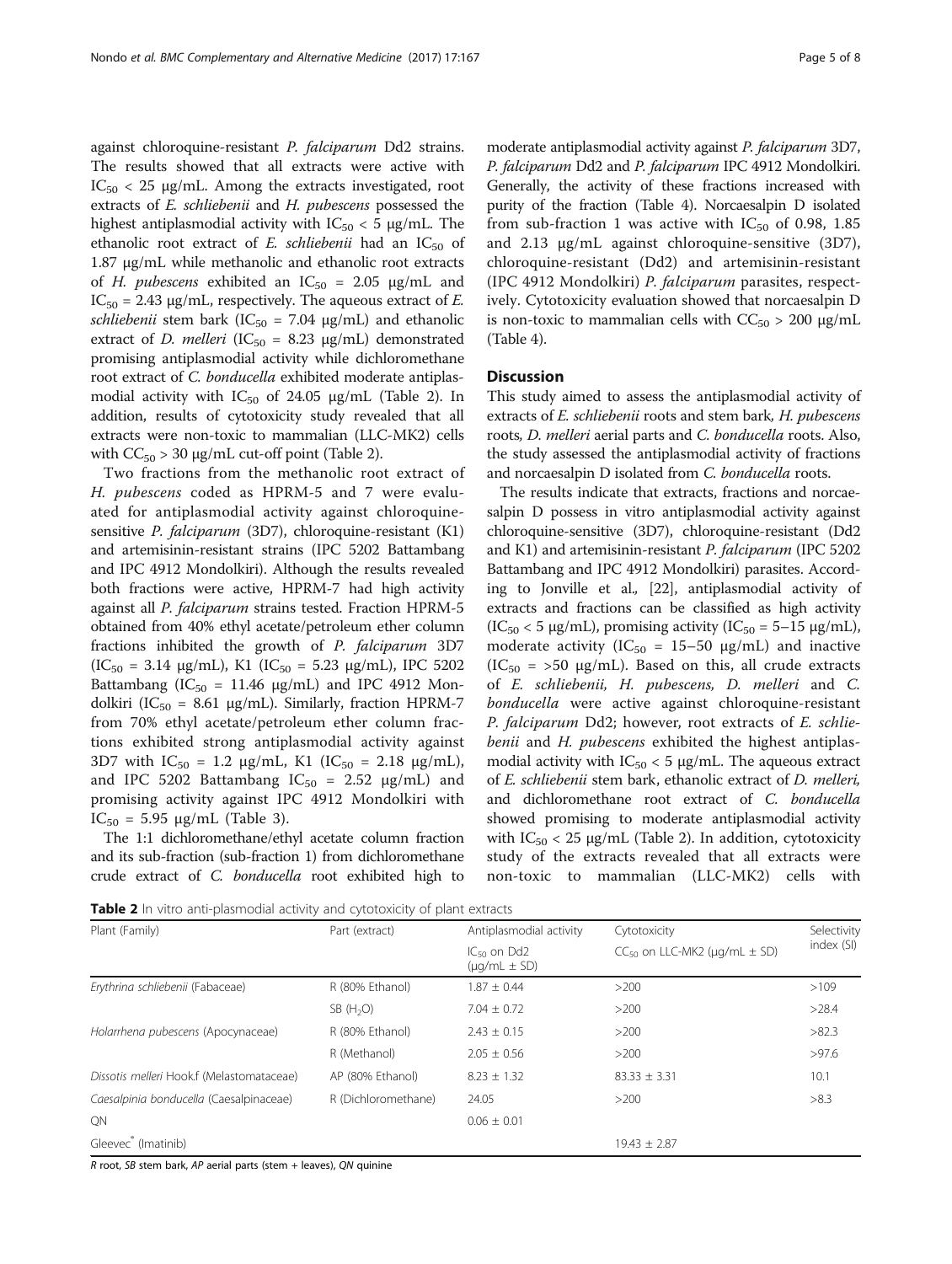| Fraction        | Antiplasmodial activity<br>$IC_{50} \pm SD$ (µg/mL) | Cytotoxicity<br>$CC_{50} \pm SD$ (µg/mL) |                                       |                                       |               |
|-----------------|-----------------------------------------------------|------------------------------------------|---------------------------------------|---------------------------------------|---------------|
|                 | 3D7                                                 | K1                                       | IPC 5202 Battambang-<br>Cambodia 2011 | IPC 4912 Mondolkiri-<br>Cambodia 2011 | LLC-MK2 cells |
| Fraction HPRM-5 | $3.14 + 0.18$                                       | $5.23 + 0.03$                            | $11.46 + 0.2$                         | $8.61 \pm 0.97$                       | >200          |
| Fraction HPRM-7 | $1.20 + 0.35$                                       | $2.18 + 0.95$                            | $2.52 + 1.8$                          | $5.95 + 2.79$                         | >200          |
| QN              | $0.052 + 0.01$                                      | $0.060 + 0.01$                           | $0.074 + 0.0$                         | $0.068 + 0.005$                       | >200          |

<span id="page-5-0"></span>**Table 3** In vitro antiplasmodial activity of fractions from H. pubescens methanolic root extract

HPRM-5 40% ethyl acetate/petroleum ether column fraction of H. pubescens methanolic root extract, HPRM-7 70% ethyl acetate/petroleum ether column fraction of H. pubescens methanolic root extract, QN quinine

 $CC_{50} > 80 \mu g/mL$  (Table [2\)](#page-4-0). These findings against chloroquine-resistant P. falciparum parasites suggest that E. schliebenii, H. pubescens, D. melleri and C. bonducella can be potential sources for the isolation of safe and effective antimalarial lead compounds.

In our previous study we reported that extracts of E. schliebenii stem bark, H. pubescens roots and C. bonducella roots had in vivo antimalarial activity against P. berghei ANKA in mice [\[15\]](#page-7-0). In this study we found that extracts and fractions of these plants exhibited strong to moderate antiplasmodial activity against multi-drug resistant *P. falciparum* Dd2 malaria parasites. These findings therefore provide more scientific evidence on the antimalarial properties and the use of these plants in traditional medicines for the treatment of malaria. Furthermore, two column fractions from the active extract of H. pubescens roots showed high antiplasmodial activity against 3D7, K1, IPC 5202 Battambang and IPC 4912 Mondolkiri parasites. Fraction HPRM-7 from 70% ethyl acetate/petroleum ether column fractions exhibited strong antiplasmodial activity against 3D7 (IC<sub>50</sub> = 1.2  $\mu$ g/mL), K1  $(IC_{50}$  = 2.18  $\mu$ g/mL), and IPC 5202 Battambang IC<sub>50</sub> = 2.52 μg/mL) and promising activity against IPC 4912 Mondolkiri (IC<sub>50</sub> = 5.95  $\mu$ g/mL) as presented in Table 3. Artemisinin-based combination therapies (ACTs) are currently the only effective drugs available for the treatment of malaria [\[23\]](#page-7-0). However, recent report on the emergence of *P. falciparum* parasites resistant to dihydroartemisinin-piperaquine [\[10\]](#page-6-0) which is one of the highly effective ACTs is an indication that new molecules with antimalarial properties need to be discovered. The antiplasmodial activity observed in some of the extracts and fractions against artemisinin-resistant P. falciparum suggest that medicinal plants can still offer more antimalarial lead compounds for future drug development.

While the antiplasmodial properties of extracts of E. schliebenii, H. pubescens and C. bonducella were reported earlier [[13, 14](#page-7-0), [24\]](#page-7-0), the antiplasmodial activity of D. melleri is reported for the first time by this study. Ethanolic extract of *D. melleri* aerial parts showed promising antiplasmodial activity against P. falciparum Dd2 parasites in vitro with  $IC_{50} = 8.23 \text{ µg/mL}$ . A previous study showed that stem extracts of Dissotis brazzae Cogn exhibited antiplasmodial activity against P. falciparum chloroquine-resistant (ENT 36 strain) with IC<sub>50</sub> = 6.4 μg/mL. Preliminary phytochemical analysis of the extracts of D. brazzae revealed the presence of alkaloids, coumarins, saponins, triterpenoids, steroids, and tannins which are associated with the antiplasmodial activity of this plant [[25](#page-7-0)]. The antiplasmodial activity of D. melleri could therefore be an indication that the genus Dissotis can be a potential source for the isolation of compounds with antimalarial activity.

Dichloromethane crude extract of C. bonducella root was reported earlier to have dose-dependent in vivo antimalarial activity in mice [\[15](#page-7-0)]. The results from this study indicate that dichloromethane crude extract of C. bonducella root exhibited low in vitro antiplasmodial activity (Table [2](#page-4-0)). The low in vitro antiplasmodial activity observed in this study can be explained by the poor solubility of the extracts in aqueous medium. This extract dissolved completely in dimethylsulfoxide but

**Table 4** Anti-plasmodial activity of Norcaesalpin D and fractions from C. bonducella roots

| Fraction/Compound                          | Antiplasmodial activity<br>$IC_{50} \pm SD$ (µg/mL) |                                                                                                  |                                 | Cytotoxicity $CC_{50} \pm SD$ (µg/mL) | Selectivity index<br>(SI) against IPC-4912 |  |
|--------------------------------------------|-----------------------------------------------------|--------------------------------------------------------------------------------------------------|---------------------------------|---------------------------------------|--------------------------------------------|--|
|                                            | 3D7                                                 | IPC 4912 Mondolkiri Cambodia 2011 $CC_{50}$ on LLC-MK2 ( $\mu$ g/mL $\pm$ SD)<br>Dd <sub>2</sub> |                                 |                                       |                                            |  |
| 1:1 DCM/EtoAC fraction                     | $4.08 \pm 2.87$                                     |                                                                                                  | $9.33 \pm 2.09$ 2.99 $\pm 4.84$ | $76.09 \pm 8.44$                      | 25.4                                       |  |
| Sub-fraction 1 (Semi-pure) $3.06 \pm 0.80$ |                                                     | $2.26 \pm 0.97$ 5.12 $\pm$ 1.0                                                                   |                                 | > 200                                 | >39.1                                      |  |
| Norcaesalpin D compound $0.98 \pm 0.03$    | $(2.83 \mu M)$                                      | $1.85 \pm 0.05$ $2.13 \pm 0.7$<br>$(5.35 \mu M)$                                                 | $(6.16 \mu M)$                  | > 200<br>$(>578 \mu M)$               | >93.9                                      |  |
| ON                                         | $0.052 + 0.01$                                      | $0.06 + 0.01$                                                                                    | $0.068 + 0.005$                 |                                       |                                            |  |

1:1 DCM/EtoAC =1:1 dichloromethane/ethyl acetate fraction of dichloromethane root extract of C. bonducella; Sub-fraction 1 = column fraction of 1:1 DCM/EtoAC fraction; Norcaesalpin D isolated from sub-fraction1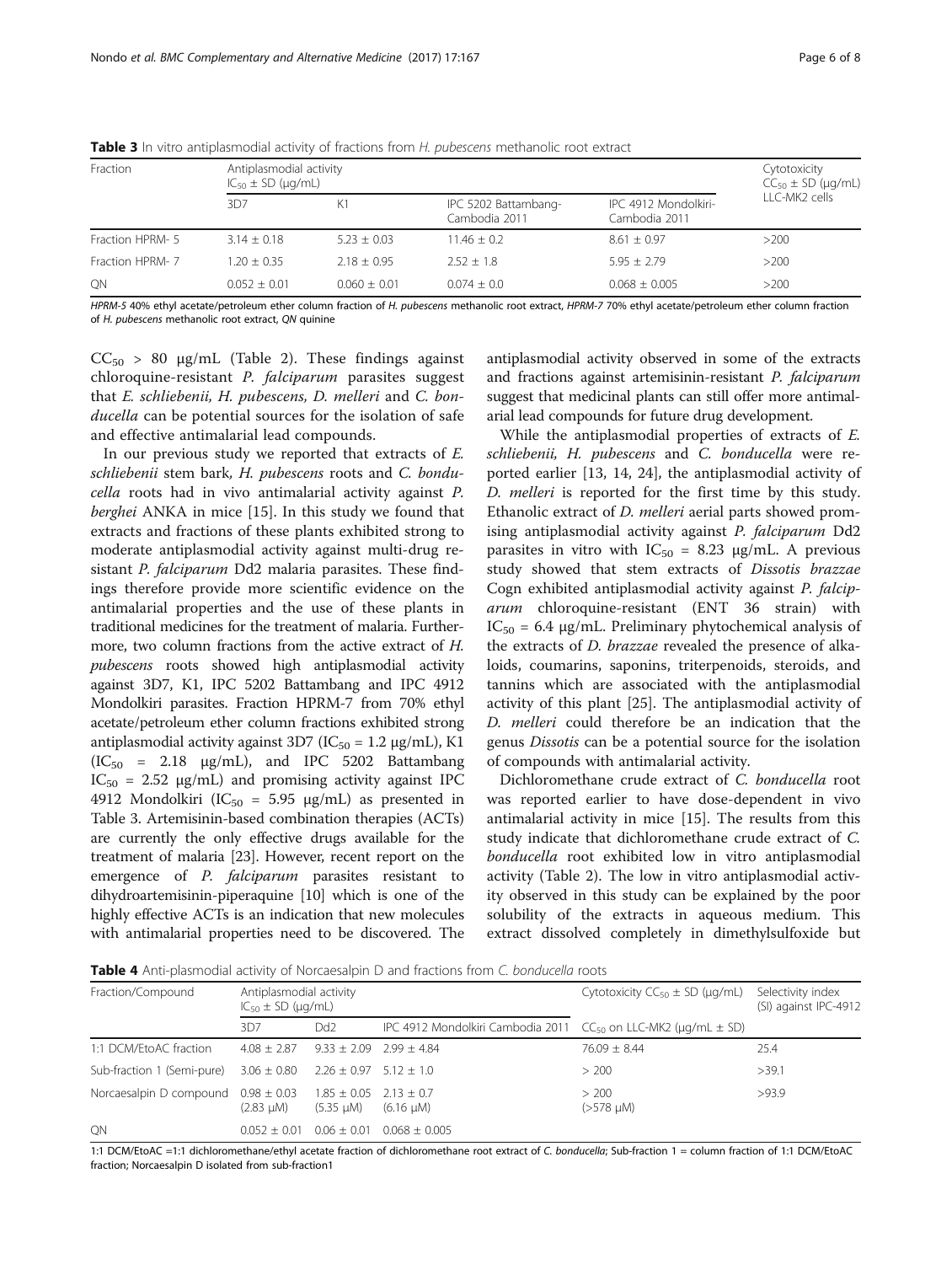<span id="page-6-0"></span>precipitated on addition of aqueous solvents. However, dichloromethane/ethyl acetate (1:1) column fraction and its sub-fraction 1 from dichloromethane root extract of C. bonducella showed high in vitro antiplasmodial activity against P. falciparum 3D7, Dd2 and IPC 4912 Mondolkiri strains (Table [4](#page-5-0)). Norcaesalpin D (Fig. [1](#page-3-0)) is a 17 norcassane furanoditerpene isolated from the subfraction 1. This compound revealed strong antiplasmodial activity with  $IC_{50}$  of 0.98, 1.85 and 2.13  $\mu$ g/mL against P. falciparum 3D7, Dd2 and IPC 4912 Mondolkiri parasites, respectively (Table [4\)](#page-5-0). The antiplasmodial activity of this compound is reported for the first time by this study. A previous study indicated that this compound together with 17-O-Demethylbonducellpin C; 7-Dehydr oxycaesaldekarin I; Caesaldekarin C, Caesaldekarin F, Caesaldekarin J and Caesalpin F were isolated from dichloromethane root extract of C. bonducella but no antiplasmodial activity was reported. Caesaldekarin C and Caesaldekarin F were reported to have cytotoxic activity against a number of cancer cell lines [[21](#page-7-0)]. In addition, cassane-type diterpenoid compounds from Caesalpinia have been reported to have antiplasmodial properties. Norcaesalpinin E from the seeds of C. crista revealed high antiplasmodial activity (IC<sub>50</sub> = 0.09 μM) against *P. falcip*arum FCR –  $3/A2$  [[26](#page-7-0)]. Thus, the in vitro antiplasmodial activity of norcaesalpin D observed in this study confirms the antimalarial activity of the C. bonducella root extract. Further evaluation of the compound for in vivo antimalarial activity is suggested.

# Conclusions

Antiplasmodial activity of the extracts of E. schliebenii, H. pubescens, D. melleri and C. bonducella reported in this study provide scientific evidence supporting their use for the treatment of malaria. Antiplasmodial activity demonstrated by norcaesalpin D against artemisininresistant P. falciparum parasites requires further attention for the discovery of antimalarial lead compounds for future use.

#### Abbreviations

<sup>13</sup>C-NMR: Carbon-13 nuclear magnetic resonance; <sup>1</sup>H-NMR: Proton nuclear magnetic resonance; COSY: Correlation spectroscopy; EI-MS: Electron ionization mass spectroscopy; HMBC: Heteronuclear multiple bond correlation; HSQC: Heteronuclear single quantum correlation; MS: Mass spectroscopy; NMR: Nuclear magnetic resonance; NOESY: Nuclear overhauser effect spectroscopy; WHO: World Health Organization

#### Acknowledgements

Authors are very grateful to Sida for the financial support. We would like to acknowledge Mr. Haji. O. Selemani (Botanist) for scientific identification of the medicinal plants used in this study. Extraction, fractionation and isolation of the compound were done at the Institute of Traditional Medicine (MUHAS-Tanzania) while in vitro antiplasmodial and cytotoxicity assays were conducted at the University of Buea in Cameroon. Spectral analysis was done at the University of Potsdam (Universität Potsdam, Institut für Chemie) in Germany.

#### Funding

This research work was financially supported by the Swedish International Development Cooperation Agency (Sida) through Muhimbili University of Health and Allied Sciences.

#### Availability of data and materials

All data that support the conclusions of this study are included in this article.

#### Authors' contribution

RSON participated in study concept and design, data acquisition, data analysis, and drafting the manuscript. MJM, DZ and PE were involved in study concept, study design and revising the manuscript. AWK, PJM, FM and MH participated in data acquisition, data analysis and revising the manuscript. All authors read and approved the final manuscript for publication.

#### Competing interests

The authors declare that they have no competing interests.

#### Consent for publication

Not applicable.

#### Ethics approval and consent to participate

Not applicable.

#### Author details

<sup>1</sup>Department of Biological and Pre-Clinical Studies, Institute of Traditional Medicine, Muhimbili University of Health and Allied Sciences, P.O.Box 65001, Dar es Salaam, Tanzania. <sup>2</sup>National Institute for Medical Research, P.O.Box 9653, Dar es Salaam, Tanzania. <sup>3</sup>Department of Natural Products Development and Formulation, Institute of Traditional Medicine, Muhimbili University of Health and Allied Sciences, P.O.Box 65001, Dar es Salaam, Tanzania. <sup>4</sup>Institut für Chemie, Universität Potsdam, Karl-Liebknecht, Str 24-25, 14476, Golm, Germany. <sup>5</sup>Biotechnology Unit, University of Buea, P.O.Box 63, BueaSouth West RegionCameroon.

#### Received: 9 July 2016 Accepted: 8 March 2017 Published online: 24 March 2017

#### References

- 1. WHO. WHO Global Malaria Programme: World Malaria Report. Geneva: World Health Organization; 2014. p. 2014.
- 2. WHO. World Malaria Report 2015. Geneva: World Health Organization; 2015.
- 3. WHO. WHO Global Malaria Programme: World Malaria Report 2012. Geneva: World Health Organization; 2012.
- 4. Dondorp AM, Fairhurst RM, Slutsker L, MacArthur JR, Breman JG, Guerin PJ, Wellems TE, Ringwald P, Newman RD, Plowe CV. The threat of artemisininresistant malaria. N Engl J Med. 2011;365(12):1073–5.
- 5. Fernández-Álvaro E, Hong WD, Nixon GL, O'Neill PM, Calderón F. Antimalarial chemotherapy: Natural product inspired development of preclinical and clinical candidates with diverse mechanisms of action. J Med Chem. 2016;59(12):5587–603.
- 6. Wongsrichanalai C, Pickard AL, Wernsdorfer WH, Meshnick SR. Review: Epidemiology of drug-resistant malaria. Lancet Infect Dis. 2002;2(4):209–18.
- 7. Faurant C. From back to Weed: The history of artemisinin. Parasite. 2011; 18(3):215–8.
- 8. Hay SI, Guerra CA, Tatem AJ, Noor AM, Snow RW. The global distribution and population and population at risk of malaria: past, present, and future. Lancet Infect Dis. 2004;4(6):327–36.
- 9. WHO. WHO Global Malaria Programme: Status report on artemisinin resistance. Geneva: World Health Organization; 2014. [[http://www.who.int/](http://www.who.int/malaria/publications/atoz/status_rep_artemisinin_resistance_jan2014.pdf?ua=1) [malaria/publications/atoz/status\\_rep\\_artemisinin\\_resistance\\_jan2014.](http://www.who.int/malaria/publications/atoz/status_rep_artemisinin_resistance_jan2014.pdf?ua=1) [pdf?ua=1\]](http://www.who.int/malaria/publications/atoz/status_rep_artemisinin_resistance_jan2014.pdf?ua=1). Accessed June 2016.
- 10. Amarutanga C, Lim P, Suon S, Sreng S, Mao S, Sopha B, Sam B, Dek D, Try V, Amato R, Blessborn D, Song L, Tullo GS, Fay MP, Anderson JM, Tarning J, Fairhurst RM. Dihydroartemisinin-piperaquine resistance in Plasmodium falciparum malaria in Cambodia. A multisite prospective cohort study. Lancet Infect Dis. 2016;16(3):357–65.
- 11. Aguiar ACC, da Roche EMM, de Souza NB, França TCC, Krettli AU. New approaches in antimalarial drug discovery and development- A review. Mem inst Oswaldo Cruz, Rio de Janeiro. 2012;107(7):831–45.